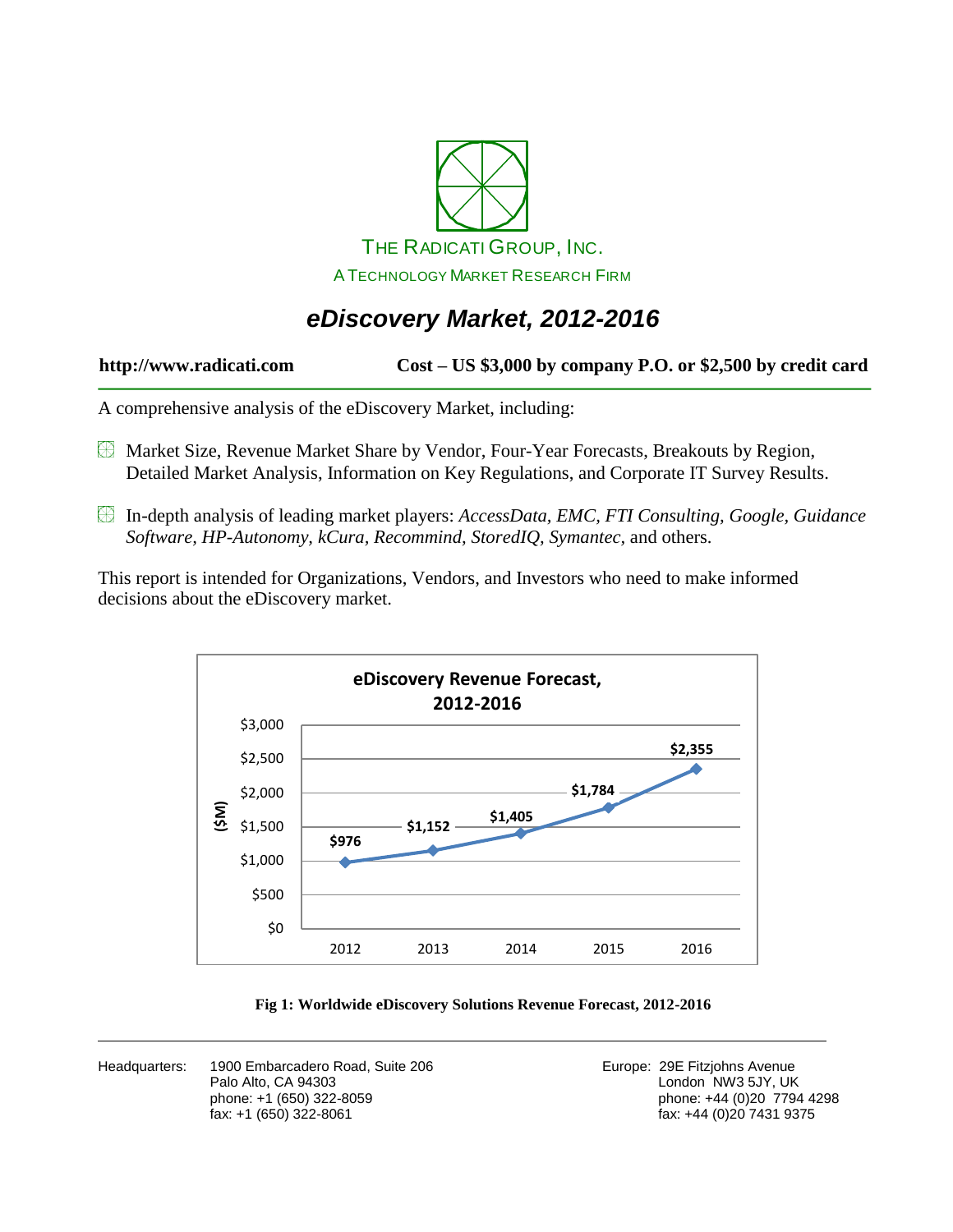### **TABLE OF CONTENTS**

| 1.7.2 US Regulations - Health Care and Pharmaceutical Companies 40<br>50         |
|----------------------------------------------------------------------------------|
| 1.7.7 US Regulations - Amendments to Federal Rules of Civil Procedure (FRCP). 44 |
|                                                                                  |
|                                                                                  |
|                                                                                  |
|                                                                                  |
|                                                                                  |
|                                                                                  |
|                                                                                  |
|                                                                                  |
|                                                                                  |
|                                                                                  |
|                                                                                  |
|                                                                                  |
|                                                                                  |
|                                                                                  |
|                                                                                  |
|                                                                                  |
|                                                                                  |
|                                                                                  |
|                                                                                  |
|                                                                                  |
|                                                                                  |
|                                                                                  |
|                                                                                  |
|                                                                                  |
|                                                                                  |
|                                                                                  |
|                                                                                  |
|                                                                                  |
|                                                                                  |
|                                                                                  |
|                                                                                  |
|                                                                                  |
|                                                                                  |
|                                                                                  |
|                                                                                  |
|                                                                                  |
|                                                                                  |
|                                                                                  |
|                                                                                  |
|                                                                                  |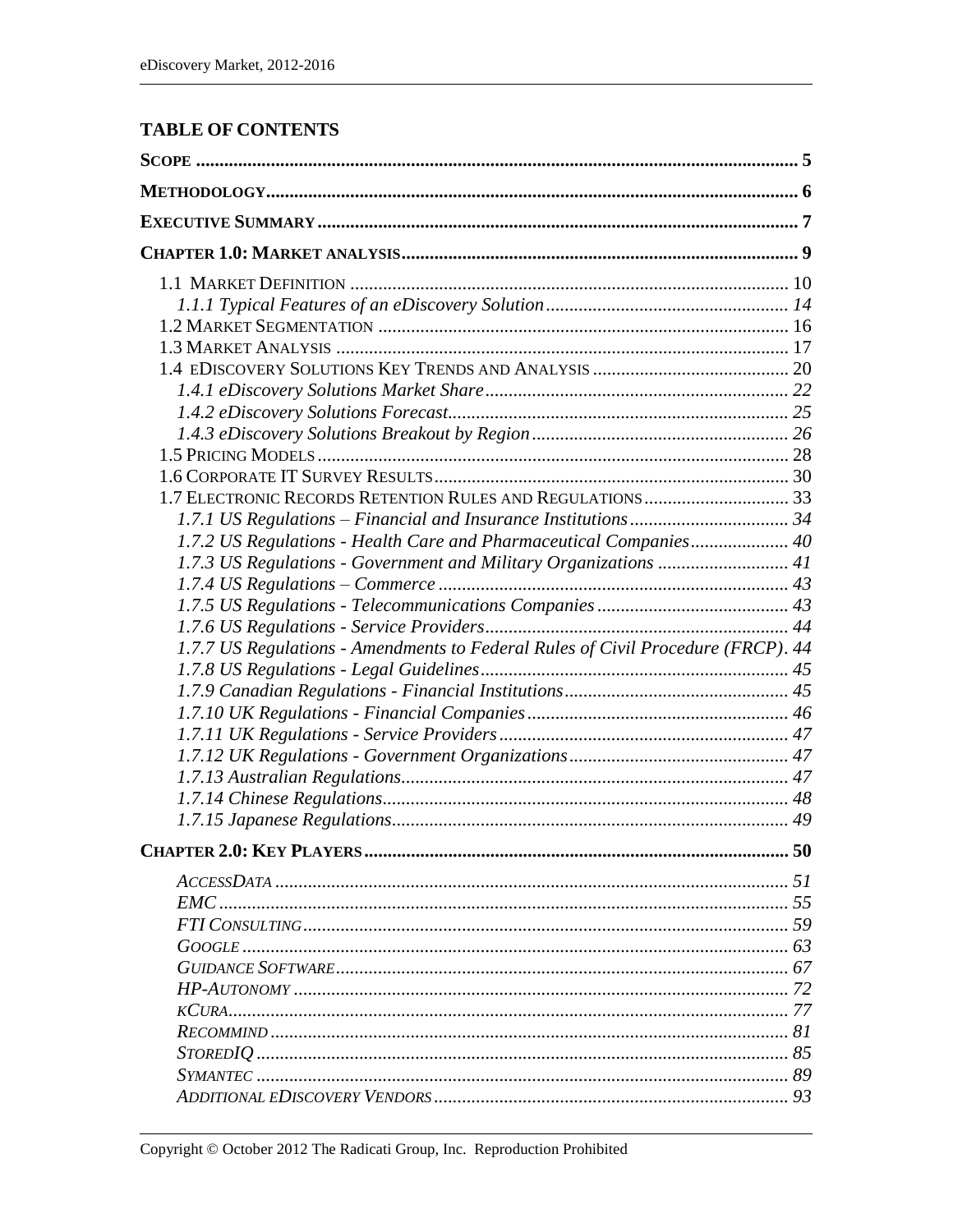### **LIST OF FIGURES**

| Figure 6: Does Your Organization Have an eDiscovery Solution in Place?30 |  |
|--------------------------------------------------------------------------|--|
|                                                                          |  |
|                                                                          |  |

## **LIST OF TABLES**

| Table 5: eDiscovery Solutions Revenue Forecast by Region, 2012-2016 |  |
|---------------------------------------------------------------------|--|
|                                                                     |  |
|                                                                     |  |
|                                                                     |  |